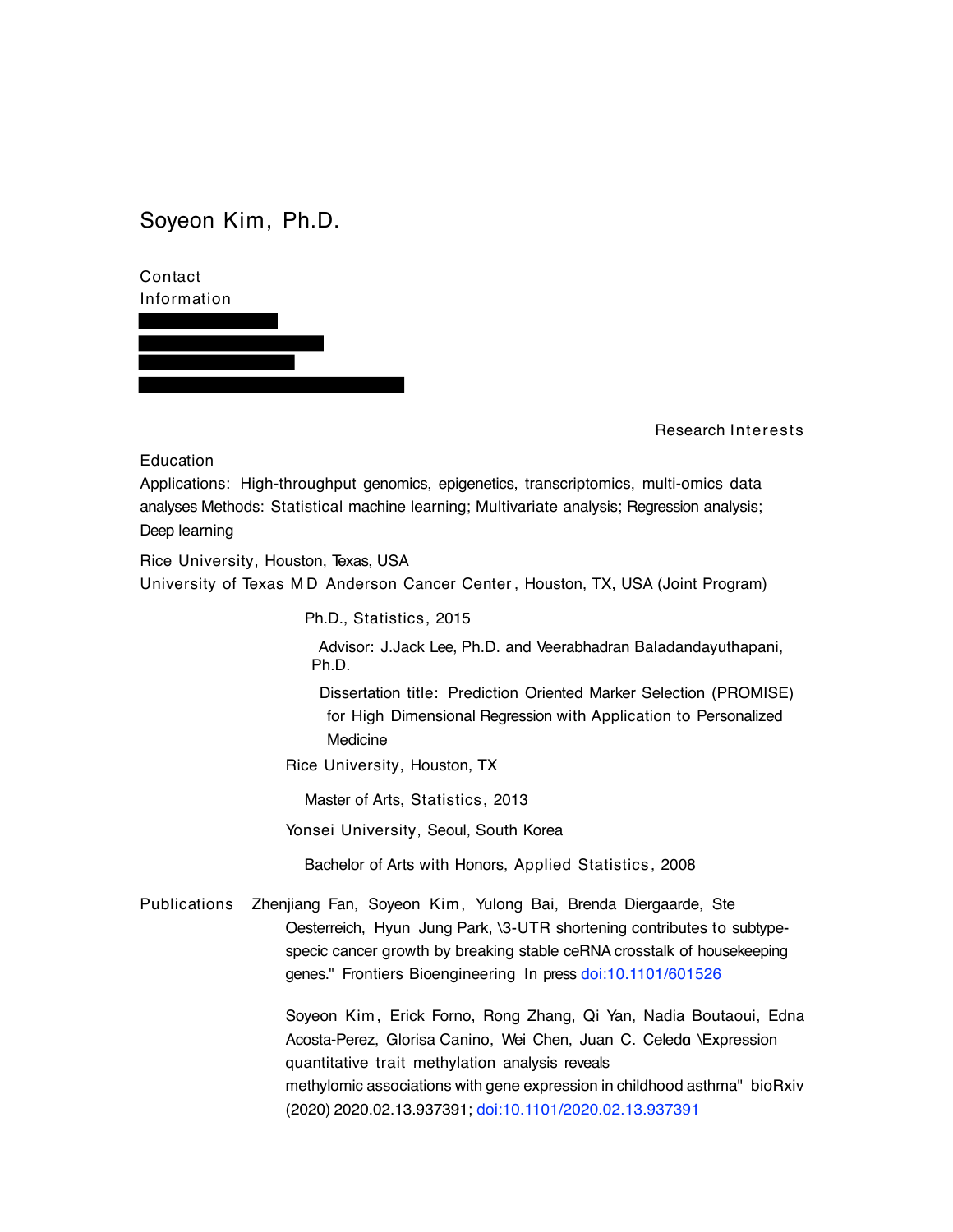Erick Forno^, Rong Zhang^,Yale Jiang, Soyeon Kim, Qi Yan, Zhao Ren, Yueh-Ying Han, Nadia Boutaoui, Franziska Rosser, Daniel E. Weeks, Edna Acosta-Perez, Angel Cola-Semidey, Mara Alvarez, Glorisa Canino, Wei Chen, Juan C. Celedo \Transcriptome-wide and dierential expression network analyses of childhood asthma in nasal epithelium" The Journal of Allergy and Clinical Immunology In press doi:10.1016/ j.jaci.2020.02.005

Soyeon Kim, Hyun Jung Park, Xiangqin Cui, Degui Zhi \Collective eects of long-range DNA methylations predict gene expressions and estimate phenotypes in cancer" Scientic Reports 10, 3920 (2020) doi:10.1038/s41598-020-60845-2

Soyeon Kim^, Erick Forno^, Qi Yan, Yale Jiang, Rong Zhang, Nadia Boutaoui, Edna Acosta-Perez, Glorisa Canino, Wei Chen, Juan C. Celeda \SNPs identied by GWAS aect asthma risk through DNA methylation and expression of cis-genes in airway epithelium" European Respiratory Journal (2019), 1902079; doi:10.1038/10.1183/13993003.02079-2019

Soyeon Kim, Yulong Bai, Zhenjiang Fan, Brenda Diergaarde, George C. Tseng, Hyun Jung

Soyeon Kim

2

Park, \Alternative Polyadenylation Regulates Patient-specic Tumor Growth by Individualizing the MicroRNA Target Site Landscape." bioRxiv (2019) 601518; doi.org/10.1101/601518

Huan Zhong, Soyeon Kim , Degui Zhi, Xiangqin Cui, \Predicting Gene Expression Using DNA Methylation in Two Human Populations" PeerJ (2019): e6757. doi.org/10.7717/peerj.6757

Hyun Jung Park^, Ping Ji^, Soyeon Kim , Zheng Xia, Benjamin Rodriguez, Chioniso P. Masamha, Ann-Bin Shyu, Joel R. Neilson, Eric J. Wagner, Wei Li, \3-UTR Shortening Represses Tumor Suppressors in trans by Disrupting ceRNA Crosstalk" in Nature Genetics volume 50, pages 783{789 (2018) .doi:10.1038/s41588-018-0118-8

Hyun Jung Park, Soyeon Kim, Wei Li, \ Model-based analysis of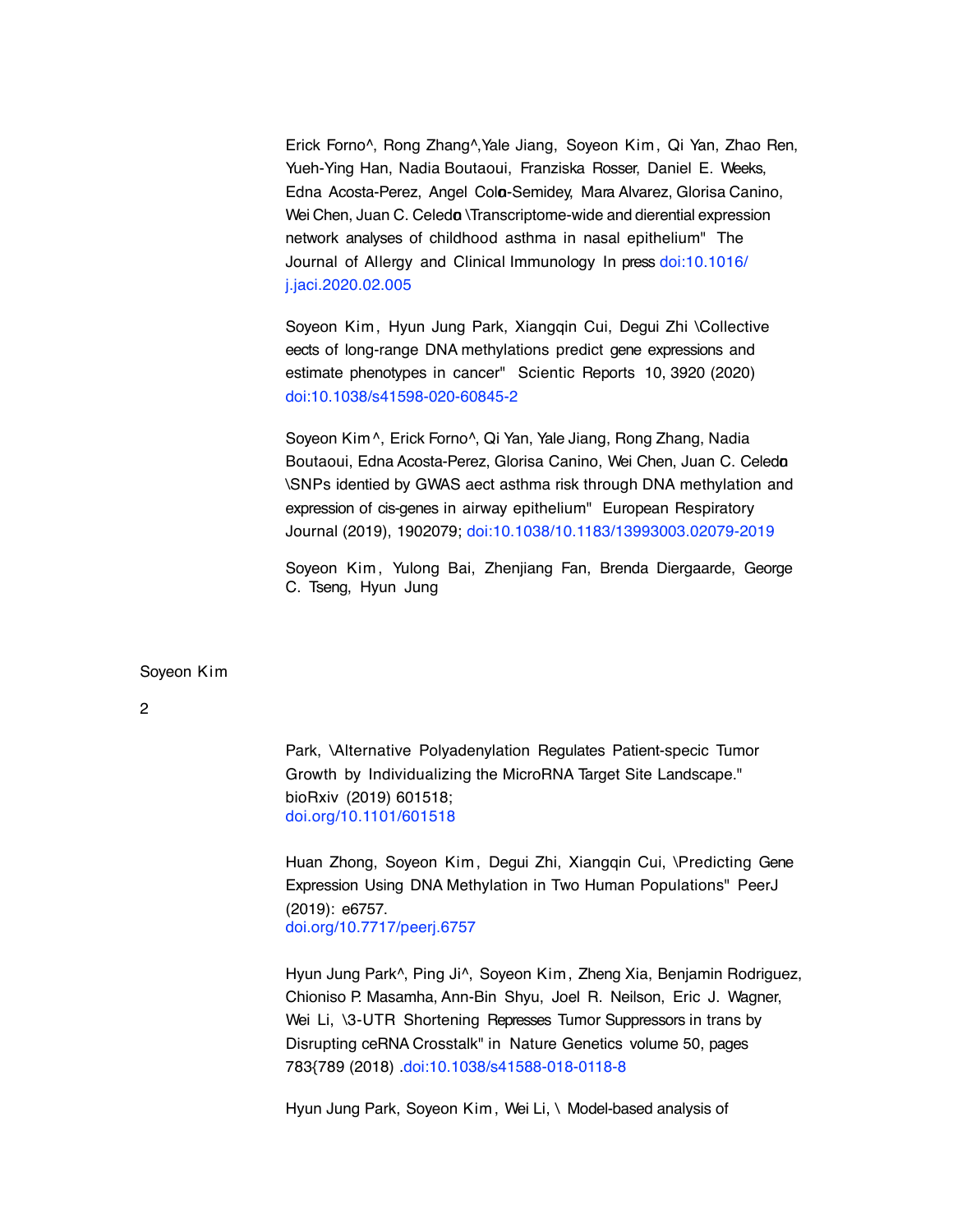competing-endogenous pathways (MACPath) in human cancers"PLoS Computational Biology 14.3 (2018): e1006074. doi:10.1371/ journal.pcbi.1006074

Soyeon Kim, Veerabhadran Baladandayuthapani, J. Jack Lee, \Prediction-Oriented Marker Selection (PROMISE) with Application to High-Dimensional Regression" Statistics in Biosciences 9.1 (2017): 217-245. doi:10.1007/s12561-016-9169-5 (ASA Biopharmaceutical Section Student Paper Award)

Professional appointments Division of Pulmonary Medicine, Department of Pediatrics, University of Pittsburgh School of Medicine, Pittsburgh, Pennsylvania, USA Postdoctoral Research Fellow

July 2018-

Mentor: Juan C. Celedon, MD, DrPH and Wei Chen, Ph.D.

Identied associations between genotype, methylation, and gene expression data in childhood asthma

 Conducted meditation analyses to identify pathogenesis of asthma using multi-omics data

Center for Precision Health, School of Biomedical Informatics, University of Texas Health Science Center at Houston , Houston, Texas, USA Postdoctoral Research Fellow December 2016 - December 2017

Mentor: Degui Zhi, Ph.D.

Developed statistical machine learning models to predict gene expression u

sing long-range regulatory elements using epigetics data in cancer Predicted 5 years survival of breast cancer patients using the predicted gene expression

Department of Biostatistics, University of Texas M D Anderson Cancer Center , Houston, Texas, USA Research Intern January 2016 - June 2016

Built penalized regression methods to identify predictive markers that are a ssociated with treatment response for personalized medicine.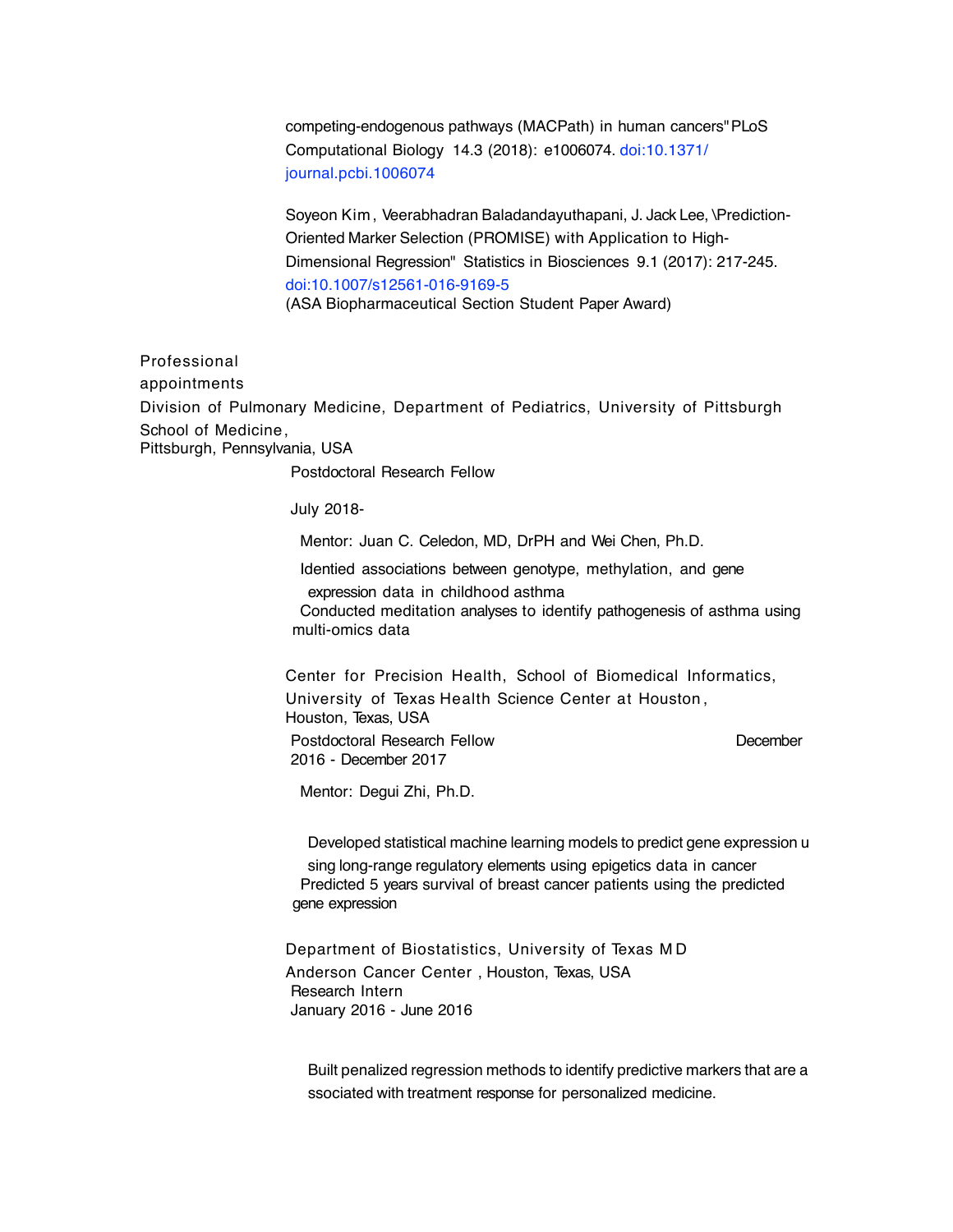Soyeon Kim

Department of Biostatistics, University of Texas M D Anderson Cancer Center , Houston, Texas, USA Graduate Research Assistant **June** 2010 - December 2015

Developed a novel penalty selection method, Prediction Oriented Marker Selection (PROMISE), to identify predictive and prognostic biomarkers, and predict outcomes of treatments in high dimensional data for personalized medicine.

 Integrated BATTLE (Biomarkers-Integrated Approaches of Targeted Therapy for Lung Cancer Elimination) trial data and patients' gene expression data for data analysis.

Incoperated KEGG pathway information to eectively identify predictive markers.

Molecular Neuro-Oncology Laboratory, Texas Children's Hospital , Houston, Texas, USA Graduate Research Assistant May 2009 - May 2010

Built regression models to quantify heritability of Glioma using parents-ospring trio genotype data (CNV) in collaboration with medical doctors and biologists.

Cancer Biostatistics Branch, National Cancer Center , Ilsan, Gyeonggi, South Korea Student Researcher June 2007 - August 2007

Assessed risk factors of colon cancer using Cox proportional-hazards models.

Collaboration

Experience

Computational Cancer Epigenomics and Transcriptomics Laboratory, Dan L. Duncan Cancer Center, Baylor College of Medicine , Houston, Texas, USA 2014 - 2017

> Built penalized regression models to identify a mechanism of tumor growth in breast cancer using RNA sequencing data. Helped to write an NIH grant proposal in a statistical method section.

University of Texas Southwestern Medical Center , Dallas, Texas, USA

3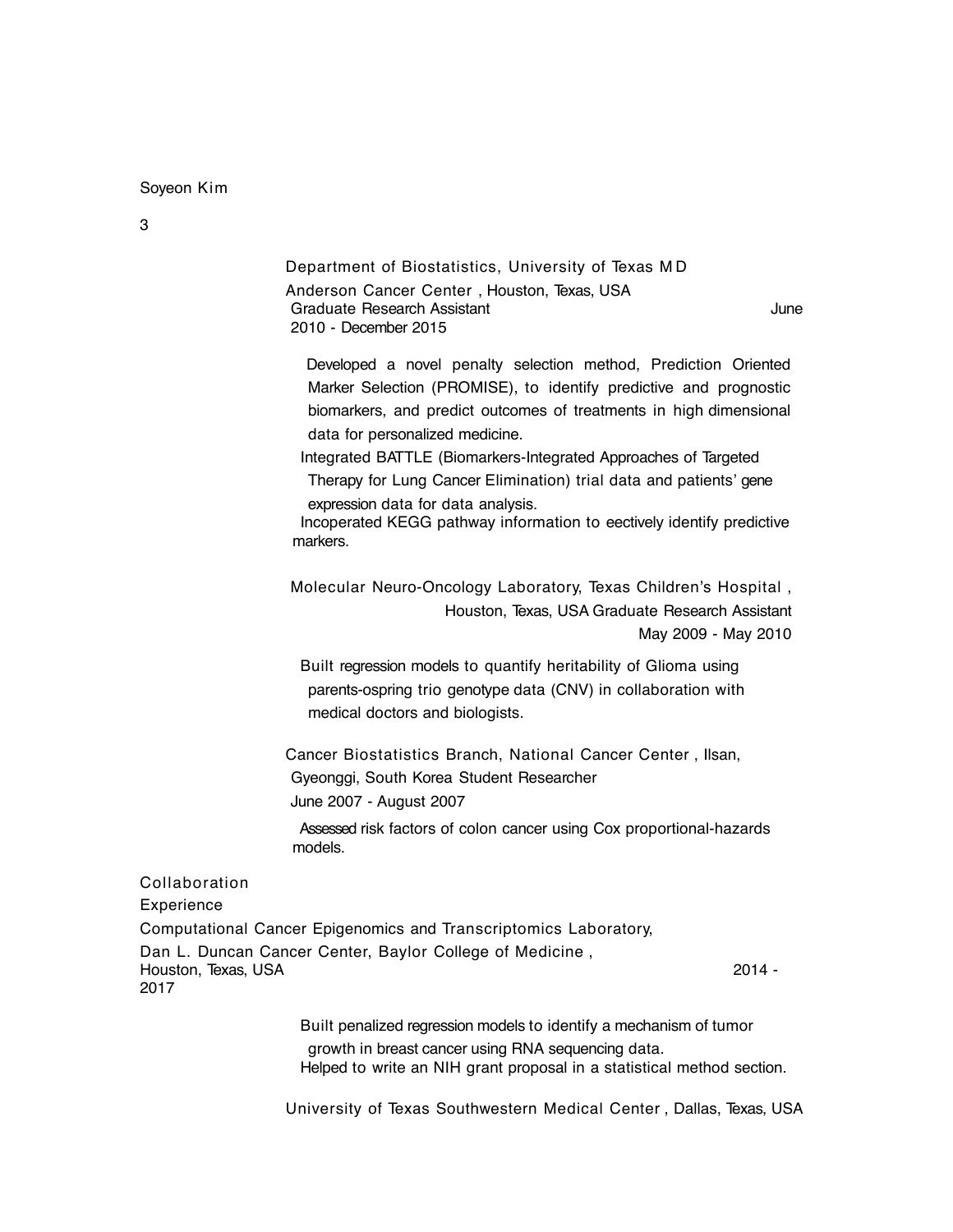2014

Identied metabolites that aect lupus status and predicted lupus status using the selected metabolites

Neuroscience, Baylor College of Medicine , Houston, Texas, USA

2013

Consulted statistical analysis of human cell line experiments to nd out stru cture-activity relationship of human protein.

Awards and Grants

**Presentations** and Posters T32 Grant, NIH, 2018-

Honorable Mention, Student Paper Award Competition, ASA Biopharmaceutical Section, 2016 Korean Honor Scholarship, the Embassy of the Republic of Korea, 2011 Third place, SAS Data Mining Championship, SAS Korea, 2007 Honors student, Yonsei University, 2005-2007

Invited Seminars

\Big Data Analysis for Precision Medicine from Omics Data to Electronic Medical Records", Division of Medical Genetics, Department of Pediatrics, University of Pittsburgh School of Medicine, 2018 \Precision Medicine using Statistical Learning in High-Dimensional Data", the Department of Human Genetics, University of Pittsburgh, 2017

Soyeon Kim

4

## **Presentations**

\SNPs Identied By GWAS Aect Asthma Risk Through DNA Methylation And Expression Of Cis-genes In Nasal (airway) Epithelium", The Annual Meeting of the American Thoracic Society (ATS), Philadelphia, PA, 2020 (Accepted) \Expression quantitative trait methylation (eQTM) analyses in nasal epitheli um tissue reveal methylomic associations with gene expression in childhood asthma", Pulmonary Medicine Research Conference, UPMC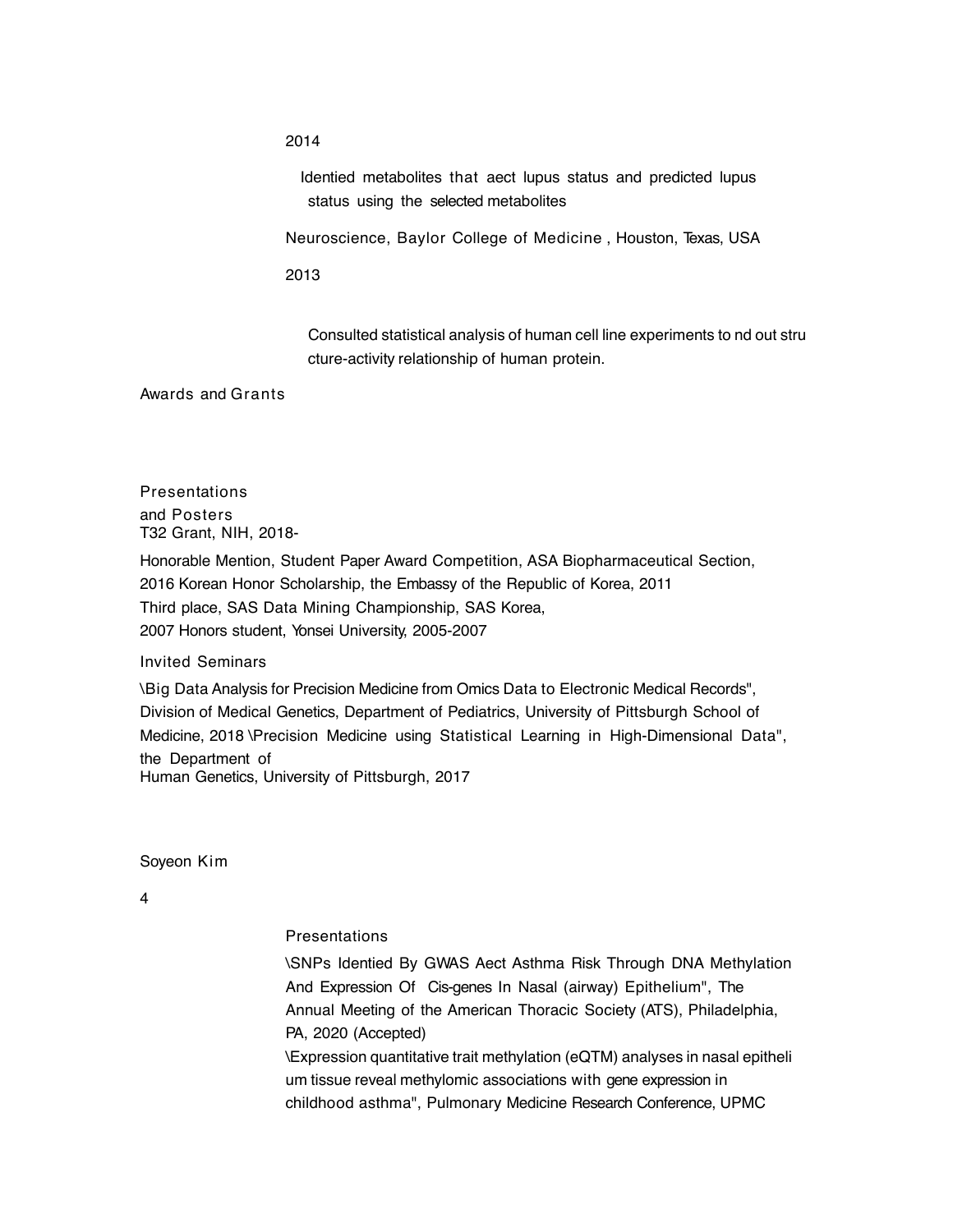Children's hospital of Pittsburgh, 2019 \Gene regulation through SNPs and methylation in childhood asthma", Pulmonary Medicine Research Conference, UPMC Children's hospital of Pittsburgh, 2019 \Prediction-Oriented Marker Selection (PROMISE) with Application to High-Dimensional Regression", Center for Precision Health Seminar in Precision Medicine, University of Texas Health Science Center at Houston, 2017 \Prediction-Oriented Marker Selection (PROMISE) with Application to High-Dimensional Regression", Joint Statistical Meeting, 2016 \Biomarker selection for personalized medicine via statistical learning method s", Graduate Communications Seminar, Rice University, 2013 \Selecting biomarkers for personalized medicine in randomized clinical trials via statistical learning methods", Joint Statistical Meeting, 2012 \Lasso vs. Bayesian Additive Regression Trees (BART) for identifying signicant biomarkers", Mathematical Science Virge Seminar, Rice University, 2011 Postors \A Genome-wide eQTM study of childhood asthma in nasal epithelium." The Annual Meeting of the American Thoracic Society (ATS), Dallas, TX, 2019 \Prediction-Oriented Marker Selection (PROMISE) with Application to High-Dimensional Regression", Precision Medicine Day, University of Texas Health Science Center at Houston, 2017 \Randomized Phase II Clinical Trials", National Cancer Center, South Korea, 2007

Professional Services

Mentoring

Teaching Experience